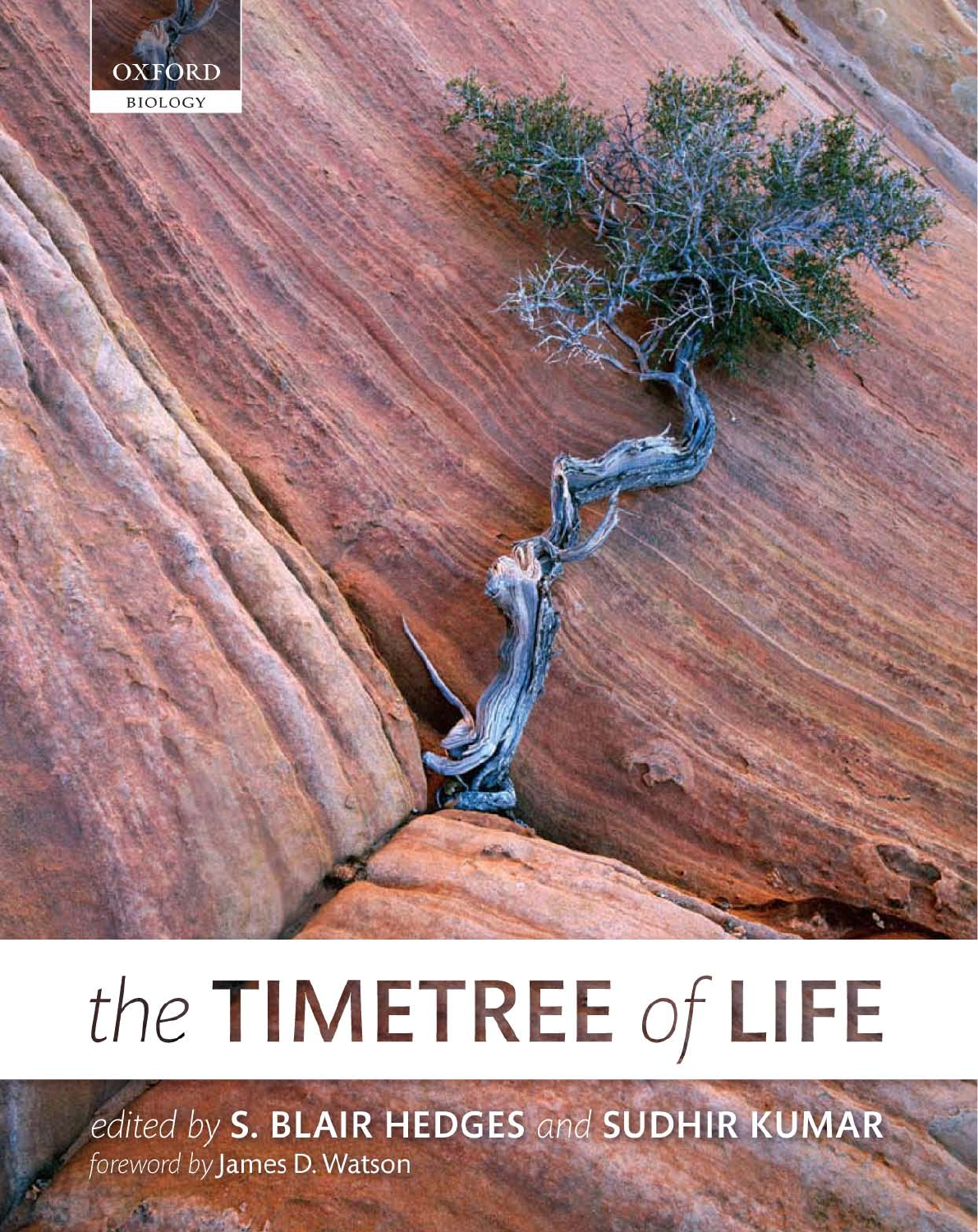# Mosses (Bryophyta)

## *Angela E. Newton*a,*\*, Niklas Wikström*<sup>b</sup>*, and A. Jonathan Shaw*<sup>c</sup>

a Department of Botany, Natural History Museum, London SW7 5BD, UK; **bDepartment of Systematic Botany, Evolutionary Biology Centre,** Uppsala University, Norbyvägen 180 75236, Uppsala, Sweden; c Department of Biology, Duke University, Durham, NC, 27708 USA \*To whom correspondence should be addressed (a.newton@nhm. ac.uk)

# Abstract

Living mosses (ca. 13,000 sp.) constitute the Phylum Bryophyta, with eight classes divided into acrocarpous mosses (23 orders), not an evolutionary group, and pleurocarpous mosses (4–7 orders, 42% of extant species). Two subclasses, Dicranidae (acrocarpous haplolepidae) and Bryidae (diplolepidous- alternate mosses, with both acrocarpous and pleurocarpous members), account for 90% of extant species. The moss timetree shows lineage origin at ~380 million years (Ma) ago, the split between Haplolepidae and Diplolepidae at 220-195 Ma, and appearance of the first pleurocarp lineages at ~173 Ma. Major diversification occurred in the Cretaceous, 140–90 Ma.

Mosses are photosynthetic plants that exhibit a wide range of morphologies, based on the life cycle of alternation of haploid and diploid generations. The gametophyte generation starts with haploid spores that develop into threadlike protonema, from which grow erect or creeping axes usually up to a few centimeters tall. The plants are often branched, with leaves that are mostly one cell thick and usually radially arranged (Fig. 1). They form small cushions, velvety swards, open turfs, tufts, or deep mats. Long-lived clonal growth and specialized vegetative reproduction are common and widespread, with sexual reproduction rare or unknown in some taxa. Plants are male or female, or bisexual, with various different arrangements of gametangia. Male and female gametangia are distinct, with a basic morphology common to all mosses (and to most of the early-diverging land-plant lineages) but with variation in some groups. Motile spermatozoa travel though surface water to fertilize sedentary eggs. The resulting diploid embryo grows into a sporophyte that is largely dependent on the gametophyte, with

a single spore capsule and often with a complicated dehiscence (dispersal) mechanism (peristome). Spores are formed by meiosis and usually dispersed as monads.

The taxonomic diversity of living mosses reflects the morphological diversity, and is arranged in a pectinate grade of several small or very small but highly distinct clades, a few rather larger but also distinct clades (e.g., Sphagnales, Polytrichales) and two very large and poorly resolved clades, the Dicranidae and Bryidae, that together account for 90% of extant moss species diversity. The basal grade, the Dicranidae and part of the Bryidae are acrocarpous, with the principal vegetative axis terminated by gametangia, and consequently with terminal formation of sporophytes. A monophyletic group within the Bryidae is pleurocarpous, with gametangia



Fig. 1 Wall screw-moss (*Tortula muralis*) from a brick wall in Richmond, England. Credit: A. E. Newton.

A. E. Newton, N. Wikstrom, and A. J. Shaw. Mosses (Bryophyta). Pp. 138-145 in *The Timetree of Life*, S. B. Hedges and S. Kumar, Eds. (Oxford University Press, 2009).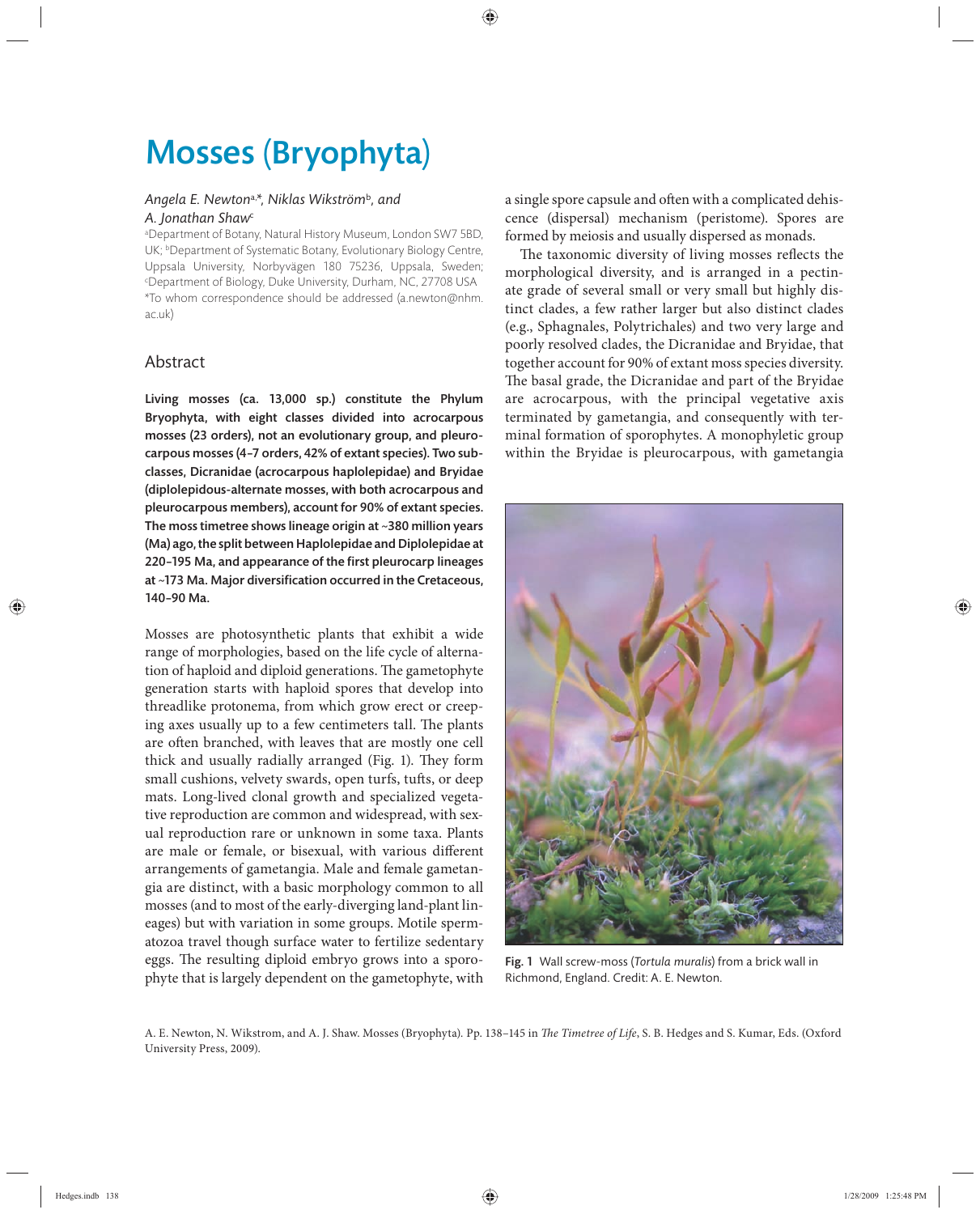

Fig. 2 *Continues*

terminating specialized lateral branches, so that sporophytes develop on branches. This innovation has been suggested to be a key in the evolution of the branching structure, contributing to the enormous species diversity in this group (*1*).

A similar morphological transition is seen in the structure of the dehiscence mechanism of the sporophyte. The earliest diverging lineages mostly have simple linear dehiscence while later diverging lineages have circumscissile dehiscence and (usually) a peristome. The peristome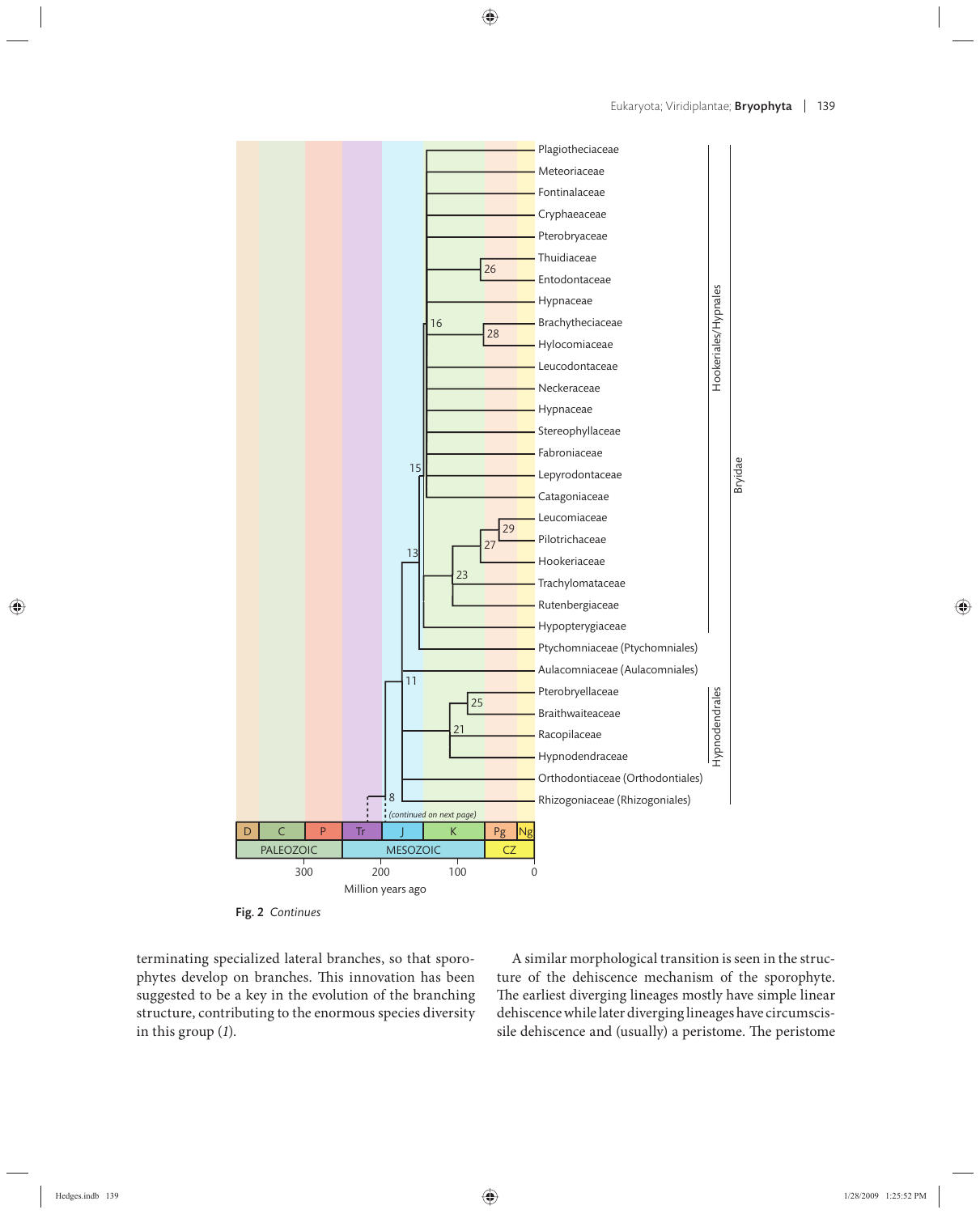

Fig. 2 A timetree of Bryophyta. Classification follows Bell *et al.* (35) for the pleurocarpids and Goffinet and Buck (4) for the remaining taxa. *Abbreviations*: C (Carboniferous), CZ (Cenozoic), D (Devonian), J (Jurassic), K (Cretaceous), Ng (Neogene), P (Permian), Pg (Paleogene), and Tr (Triassic).

itself shows a transition from massive teeth composed of multiple cells (nematodontous) to more delicate and flexible teeth composed of cell walls (arthrodontous). In the arthrodontous mosses the peristome is composed of one or two rings of structures, the outer exostome teeth and the inner endostome segments, derived from the cell walls between three concentric rings of cells. The patterns of the cell wall remnants on the peristome surfaces have allowed the correspondence of the structures to be identified (2). Mosses with both peristome rings are termed diplolepidous, and have an exostome that is robust and flexes with changes in humidity, while the endostome is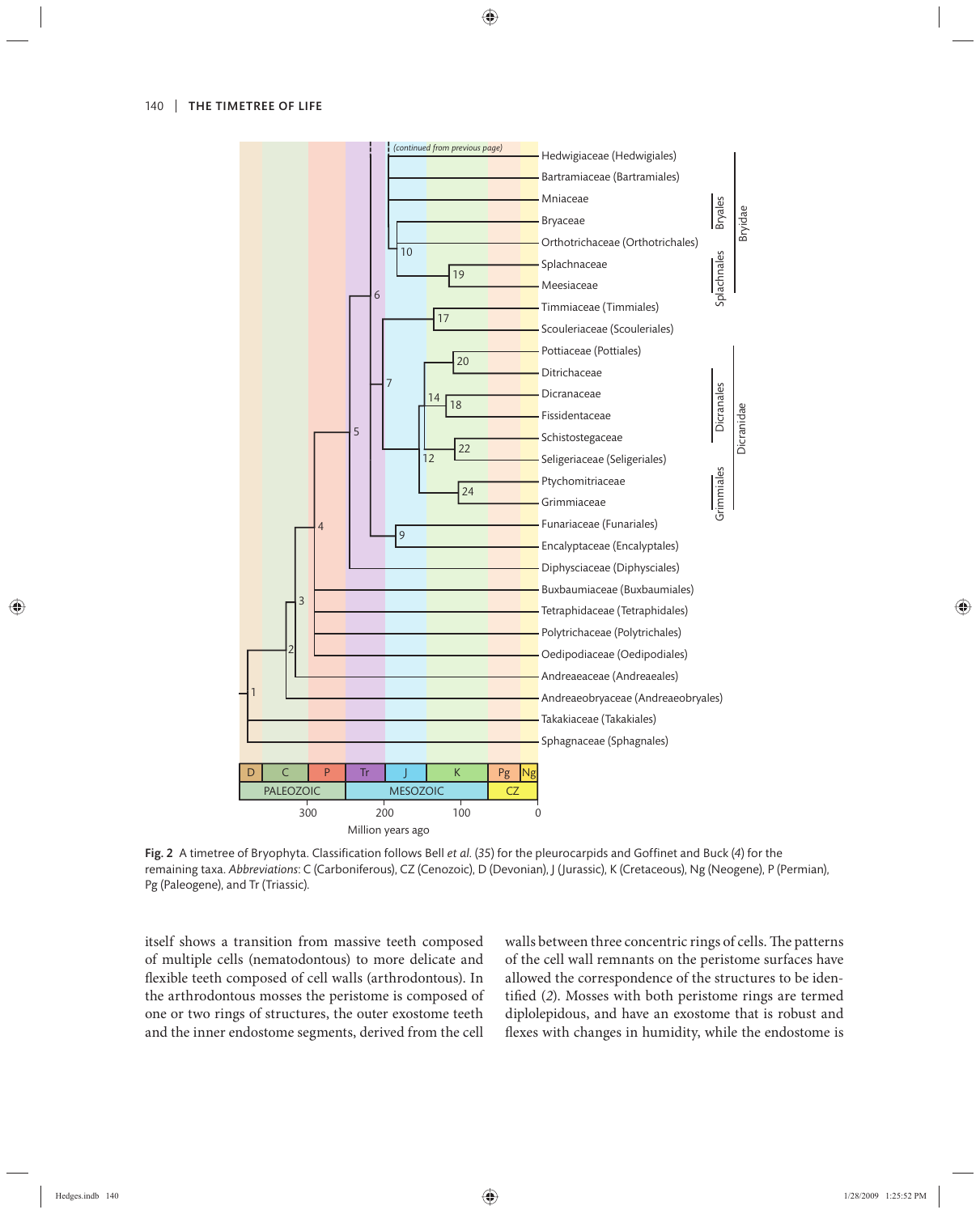| <b>Timetree</b> |       |            |
|-----------------|-------|------------|
| Node            | Time  | CI         |
| 1               | 379.0 | 400-362    |
| $\overline{2}$  | 329.0 | 342-304    |
| 3               | 317.0 | 334-295    |
| $\overline{4}$  | 292.0 | 316-280    |
| 5               | 246.0 | 272-230    |
| 6               | 219.0 | 243-205    |
| 7               | 203.0 | 220-176    |
| 8               | 195.0 | 216-181    |
| 9               | 187.0 | 209-162    |
| 10              | 184.0 | 204-165    |
| 11              | 173.0 | 194-161    |
| 12              | 156.0 | 188-144    |
| 13              | 151.0 | 173-141    |
| 14              | 149.0 | 175-130    |
| 15              | 143.0 | 165-131    |
| 16              | 141.0 | 157-123    |
| 17              | 136.0 | 159-111    |
| 18              | 121.0 | 145-101    |
| 19              | 116.0 | 138-95     |
| 20              | 111.0 | 141-96     |
| 21              | 111.0 | $124 - 88$ |
| 22              | 109.0 | $134 - 88$ |
| 23              | 107.0 | 136-93     |
| 24              | 105.0 | $131 - 82$ |
| 25              | 88.0  | $102 - 67$ |
| 26              | 71.0  | $96 - 56$  |
| 27              | 71.0  | $92 - 61$  |
| 28              | 67.0  | 118-54     |
| 29              | 47.0  | $61 - 39$  |

Table 1. Divergence times and their confidence/ credibility intervals (CI) among Bryophyta, based on ref. (*1*).

more delicate but less flexible. Changes in positions and symmetry of division patterns of the cell lineages during development (*3*) have allowed the recognition of opposite or alternate forms of the basic diplolepidous pattern. In the haplolepidous mosses only the endostome is well developed, consisting usually of 16 or more simple or bifid teeth, usually flexible and often highly ornamented with papillae. The exostome may be present as a very reduced ring referred to as a prostome. Other variations are also known, and in particular reduction or loss of parts of the peristome is known in many different taxa. Both the haplolepidous- and diplolepidous-alternate forms appear to be derived from the diplolepidous-opposite group, but this area of the topology is not yet strongly resolved or supported. However, these forms comprise very large monophyletic groups, the haplolepidous Dicranidae and the diplolepidous-alternate Bryidae (*sensu 4*), with 30% and 60%, respectively, of extant species diversity (*1*).

Classification of the mosses has fluctuated wildly over the centuries since the starting-point publication by Hedwig in 1801 (*5*), depending on whether the sporophyte or gametophyte generation was given precedence (*6*). Certain groups in which the peristome is highly reduced or absent have been particularly problematic. However, some degree of stability was introduced with the work of Brotherus (*7*) and Fleischer (*8*) in the early twentieth century, although numerous small and not-so-small changes have continued to be made in taxon circumscription and relationships at all levels, and opinion has differed on particular taxa. For example, the Polytrichales, which have relatively well-developed vascular tissue, have been placed near the beginning (9) or end (8) of classifications, with implications of a primitive or derived status, respectively. The relatively small size and simple structures of mosses appears to have led to extensive parallelism and convergence, making the use of morphological characters for classification particularly difficult.

Cladistic methodology was adopted early by bryologists, one of the earliest applications of Hennigian principles was a generic revision (*10*) of the moss Family Mniaceae in 1968, and in 1984 a morphological cladistic analysis (*11*) of the bryophytes established the very basic elements of the pectinate grade (Sphagnales (Andreaeales (Tetraphidales (Polytrichales (Buxbaumiales (Bryales)))))) most of which is still accepted. A pioneering series of cladistic analyses (using morphological data) explored the relationships of the pleurocarpous mosses (*12*). However, it was not until the advent of DNA sequencing that sufficient data were available to explore relationships in detail. Since the late 1990s studies using single plastid or multigene phylogenies (often including morphological data) have established the topology now widely recognized. These have included both larger studies that established the "backbone" topology (*13–17*) and others that provided resolution of smaller taxonomic groups (*18–20*). However, although the general pattern emerged quite quickly, certain problem areas have resisted resolution.

A long-standing problem has been resolution of the relationships of the green algae and basal land plants, which also impacts the question of whether the mosses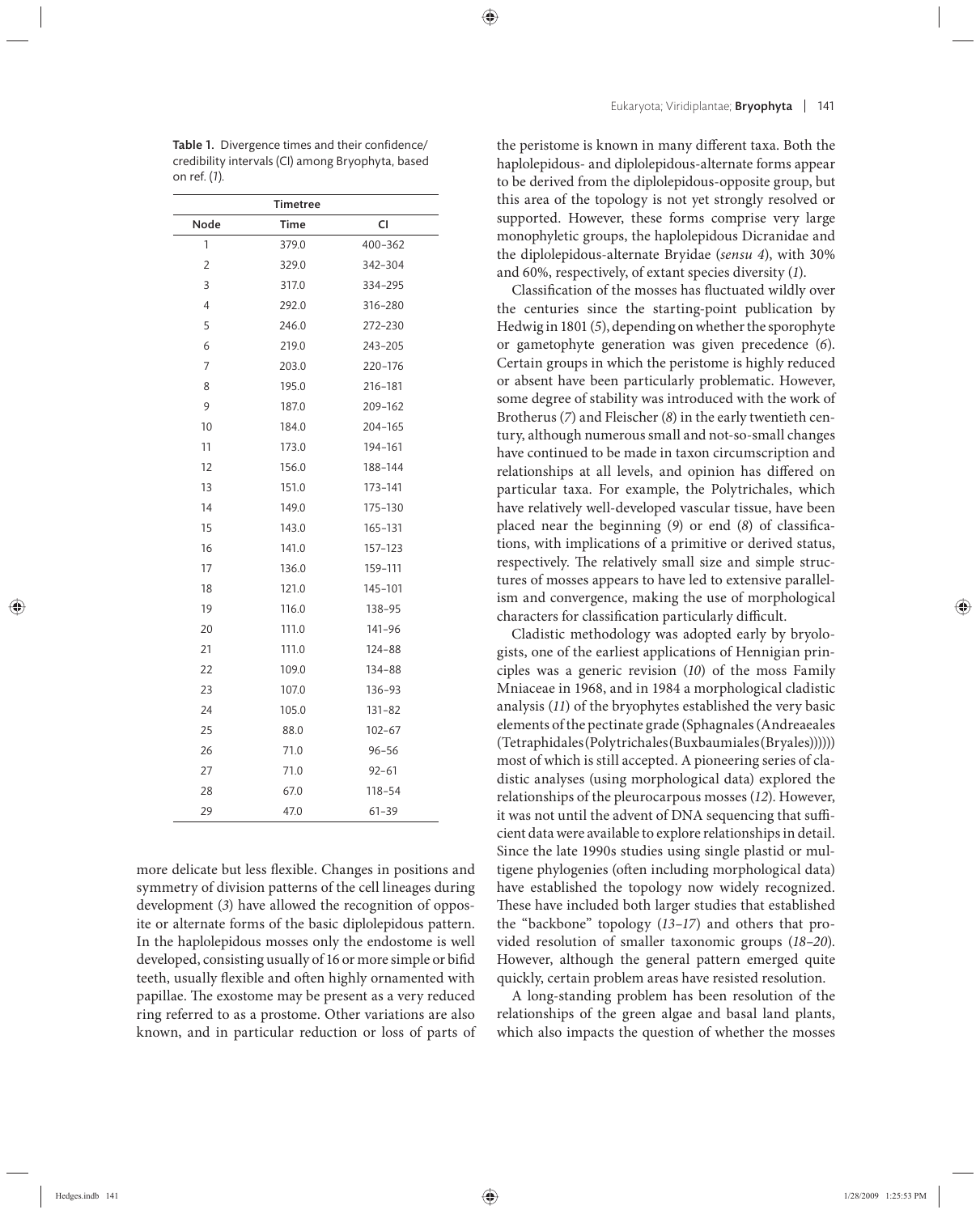are monophyletic. Many combinations of the four terrestrial groups (liverworts, mosses, hornworts, and vascular plants), with subdivisions, have been retrieved with strong support, using different data and taxon sampling (21–23). The genus *Takakia*, historically placed in the liverworts, was recognized as a moss when sporophytes were finally discovered (24), supported by molecular data that often showed a weak close relationship  $(15, 25)$ with *Sphagnum* as close to all other mosses. Different arrangements have been found, including *Andreaea* and the nematodontous mosses (Polytrichales, *Tetraphis*, etc.) close to *Sphagnum*, *Takakia* and all other mosses (*25*) but these do not contradict the evidence for monophyly.

The sparse and relict monotypic genus *Oedipodium*, found in cool temperate or montane habitats, lacks a peristome and had been placed with the diplolepidousopposite Funariales until molecular evidence proposed a relationship either close to all peristomate mosses (*15, 26*), or basal in the Polytrichales clade close to all remaining peristomate mosses (26). These positions are both plausible morphologically.

Within the basal arthrodontous mosses relationships are still not conclusively resolved. The diplolepidous alternate (Bryidae) and haplolepidous mosses (Dicranidae) both clearly form monophyletic clades, although the circumscription of the latter is not yet strongly supported (*27*). However, the mosses with arthrodontous peristomes that are neither clearly haplolepidous nor diplolepidousalternate (Funariaceae, Disceliaceae, Encalyptaceae, Gigaspermaceae, Catascopiaceae, and Timmiaceae, see *28*) have been variously placed. Some have traditionally been regarded as diplolepidous-opposite while others are anomalous or lack peristomes. Two hypotheses were suggested by Goffinet and Buck (4, p. 210): (1) Funariales and Encalyptaceae form a clade close to the haplolepidous mosses (*1, 16, 27*) and these share an "opposite" peristome arrangement and (2) the haplolepidous and diplolepidous-alternate mosses (Dicranidae plus Bryidae) form a clade (28-30). The diplolepidous-opposite and anomalous mosses have also been shown to be paraphyletic relative to the combined clade of Dicranidae and Bryidae (*15–17*). However, recent studies are beginning to converge on support for a topology with the clade of diplolepidousalternate mosses close to a clade composed of paraphyletic diplolepidous-opposite and anomalous mosses with a monophyletic clade of haplolepidous mosses (*1, 27*).

Within the Dicranidae a number of clades have been established (*27*) although support for several of these is weak, and the backbone topology is mostly unsupported.

The Bryidae is strongly supported as monophyletic (*14–16, 31*) and includes several groups that are morphologically distinct and in which some relationships have been established. However, with the exception of certain critical distal nodes, the relationships between most of the groups are obscure, either unresolved or unsupported, and with little congruence between analyses. In particular, the positions of the Orthotrichales and Hedwigiales, and the identity of the closest relative of the pleurocarpous mosses, are not clear. Several taxa have been proposed as candidates for closest relative of the pleurocarp clade, including Orthotrichaceae (28), Mniaceae (*1, 32*), Bartramiaceae (*31*), Bartramiaceae with Hedwigiaceae (*17*), or Bartramiaceae, Hedwigiaceae, and Mniaceae (*33*), *Orthodontium* (*4*), or *Aulacomnium* (*14, 34*). Recent work (*35*) has shown the Orthodontiaceae and Aulacomniaceae to be included within the monophyletic clade of pleurocarpous mosses, with the Orthotrichales closest to the pleurocarps and the Bartramiaceae placed in a more distant position. This relationship for the Orthotrichales has previously been proposed by other authors (*32*), but there is also evidence for a position of the Orthotrichales in a more basal position in the Bryinae (32). The monophyly of the clade including the lineages of pleurocarpous mosses (pleurocarpids = Aulacomniales, Orthodontiales, Rhizogoniales, Hypnodendrales, and Hypnidae) and the relationships of the basal clades of core pleurocarps (Hypnodendrales and Hypnidae) has recently been established (*32, 33, 35, 36*). However, problems remain unresolved in the homocostate pleurocarps, the vast majority of taxa traditionally classified in the Hypnales, Hookeriales, and Leucodontales, and characterized by an undifferentiated costa. The revelation that the Leucodontales and Hypnales s.s. are both polyphyletic (*37*) was tempered by the continued recognition of the Hookeriales and establishment of a new order, the Ptychomniales (*38*), but there is now increasing evidence (*1, 39, 40*) that the Hypnales s. l. are also paraphyletic relative to the Hookeriales. In addition to the Ptychomniales, two controversial lineages may be recognized—the Hypopterygiaceae as an entity separate from the Hookeriales (*1, 34, 40*), and a clade containing the Hookeriales and various taxa of Hypnales s. l. but of uncertain a1 nity, such as *Catagonium*, *Pseudocryphaea*, *Rutenbergia*, and *Trachyloma*. The circumscription of this clade has yet to be finalized, but where sampling was adequate and the topology not constrained, several published and unpublished studies have supported its existence (*1, 28, 34*). Finally, within the Hypnales s. l., there is very little resolution of relationships. Where published molecular studies exist, individual families may be shown to be monophyletic (e.g., Brachytheciaceae and Meteoriaceae, *41, 42*) or polyphyletic (Amblystegiaceae,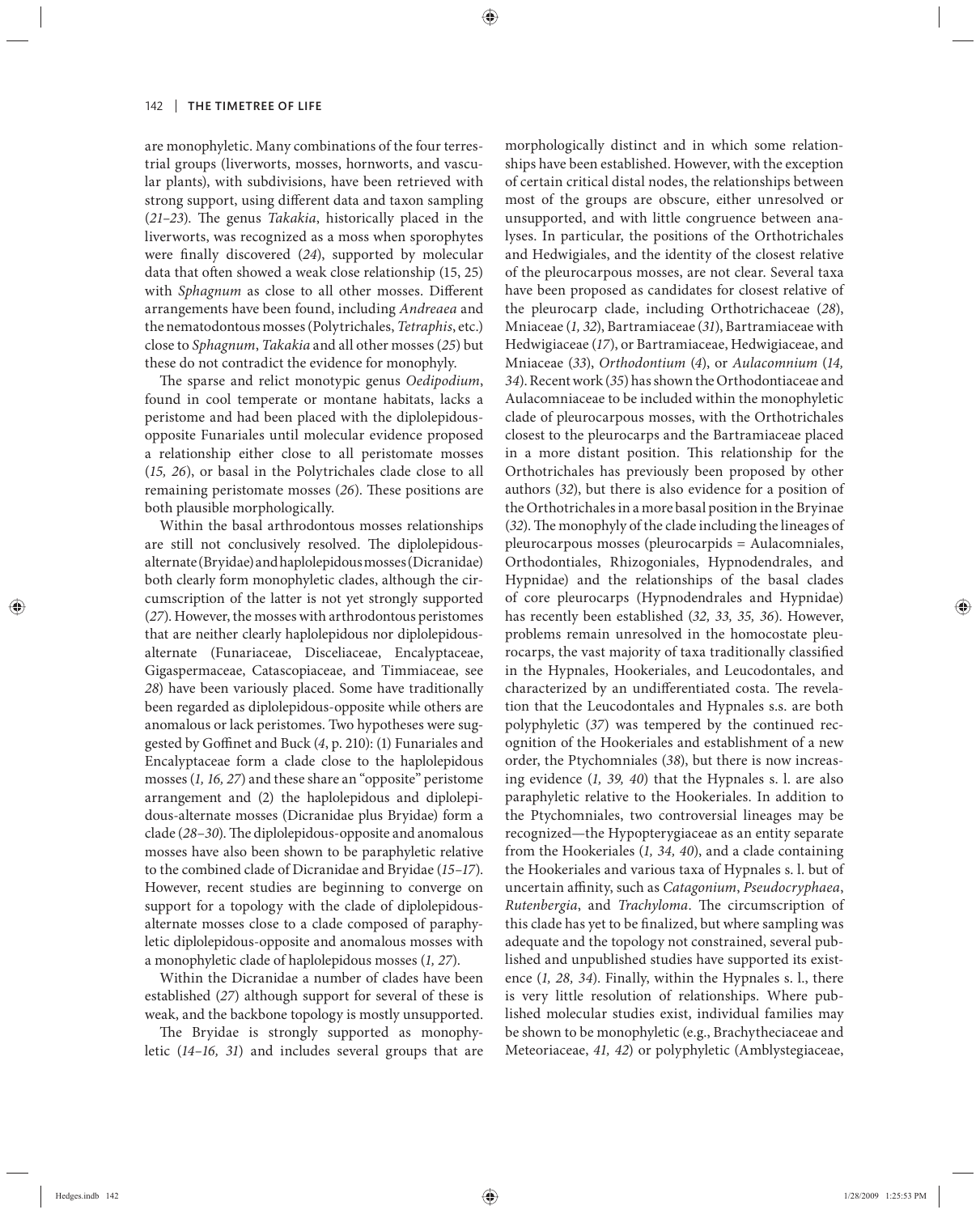43-45), frequently with changes in circumscription (46). A very few well-supported clades are consistently found by different studies, for example that consisting of exemplars of the Rigodiaceae, Lembophyllaceae, Echinodiaceae, Thamnobryaceae, Leptodontaceae, and Neckeraceae (*28, 34, 37, 45, 47*) although again the circumscription of this clade has yet to be finalized since the circumscription of the individual families is also being reassessed.

As yet there is only one published study proposing molecular divergence times for mosses (1), although a study on liverworts (*48*) includes a single relevant estimate, for the divergence of mosses from liverworts. A study of the pattern of diversification in the pleurocarpous mosses (*18*) did not include divergence time estimates. Until recently the lack of a resolved topology for the mosses hindered such work, but the shortage of moss fossils suitable for use for calibration or as constraints (*1, 49*) is also a problem, necessitating the use of fossils outside the group. Both studies providing divergence time estimates used a penalized likelihood approach using r8s and cross validation, for topologies derived by Bayesian inference with only nodes ≥95% PP recognized. However, the topologies for the relationships of the basal land plants and the calibration ages differed. The first study used a fixed calibration age of 450 Ma for the origin of the land plants, based on a conservative date for the appearance of spore tetrads (*50*), and mosses were estimated to have diverged from other land plants at 403 Ma. The second study used a calibration point based on the earliest split in the vascular plants at 430 Ma (*51*), with a fixed maximum age constraint of 475 Ma for the oldest fossils (controversially) accepted as land plants (*52*). Here mosses were estimated to have diverged from other land plants (liverworts) at 454 Ma. However, the methodological differences between the studies prevent meaningful comparison.

The moss timetree (Fig. 2, Table 1) shows the first split in the lineage (Node 1—between *Sphagnum*/*Takakia* and the other mosses) at around 380 Ma, and the shift from predominantly linear to circumscissile sporophyte dehiscence (Node 4) at 292 Ma, with the appearance of the peristome presumably shortly thereafter. In the nematodontous mosses the Family Polytrichales shows diversification from at least the Triassic (226 Ma), with the earliest diverging extant taxon (*1*) a relict species (*Alophosia azorica*, not shown) found only on Macaronesia. This species lacks the photosynthetic lamellae and peristome structures characteristic of the order, while its closest relatives have the lamellae poorly developed and are also relictual in their distribution (26). One of the few

moss fossils sufficiently well characterized to be placed in phylogenetic topologies is *Eopolytrichum* (*53*), from the Cretaceous (Campanian) at 80 Ma. This species shows derived features that allow it to be placed in a quite distal position in the family (26, 54), but there is not yet sufficient resolution to allow its generic relationships to be finalized, and it therefore cannot yet be used as a constraint in molecular divergence analyses.

The first taxa with early forms of the arthrodontous peristome had appeared (Node 5) by 246 Ma, but this area of the topology is very sparse despite almost complete generic sampling. This relates to the period of the Permian through to the late Triassic, and it is assumed that very few lineages survived the Permian–Triassic extinction, although there is fossil evidence (55, 56) for a diverse Permian bryoflora markedly different from extant taxa. Only 10 lineages passed through this bottleneck to the present day (*1*), and of these the majority are either extremely depauperate or show evidence of recent divergence (e.g., Sphagnales, 57), while just one lineage, the arthrodontous mosses, contains 95% of extant species diversity. The arthrodontous mosses diverged (Node 6) around 219 Ma into various forms, including haplolepidous, diplolepidous-opposite, and diplolepidous-alternate. The haplolepidous mosses were found (*1*) to be derived from within a group of mosses with diplolepidous-opposite or anomalous peristomes, but the relationship was not supported. Considerable variation in peristome morphology is apparent in taxa in all the earlier diverging lineages, but during the Jurassic two major forms appear to have stabilized, the diplolepidous- alternate (Bryidae) from 195 Ma (Node 8) and the haplolepidae (Dicranidae) from 156 Ma (Node 12). Apart from the Orthotrichales, which have a distinctive morphology and probably diverged from the Bryidae from around 184 Ma (Node 10), further variation seems to have mostly been limited to differences in sculpturing and relative development of parts, with derived reduction and loss of features occurring in parallel in many lineages.

The circumscription of the Dicranidae and relationships within the clade have recently been established (27). The clades resolved by this analysis are mostly congruent with those recognized in the timetree, differing mainly in the placement of *Timmia*. The haplolepidae diverged (Node 7) around 203 Ma from the proto- haplolepidae (*27*), represented in the timetree by *Scouleria* and Timmiaceae, and further divergence of the major clades (Nodes 12, 14, 18, 20, 22, 24) occurred between 156 and 105 Ma. The split between the Grimmiaceae plus Ptychomitriaceae (*27*, Clade B) and the remaining Dicranidae (Node 12) occurred in the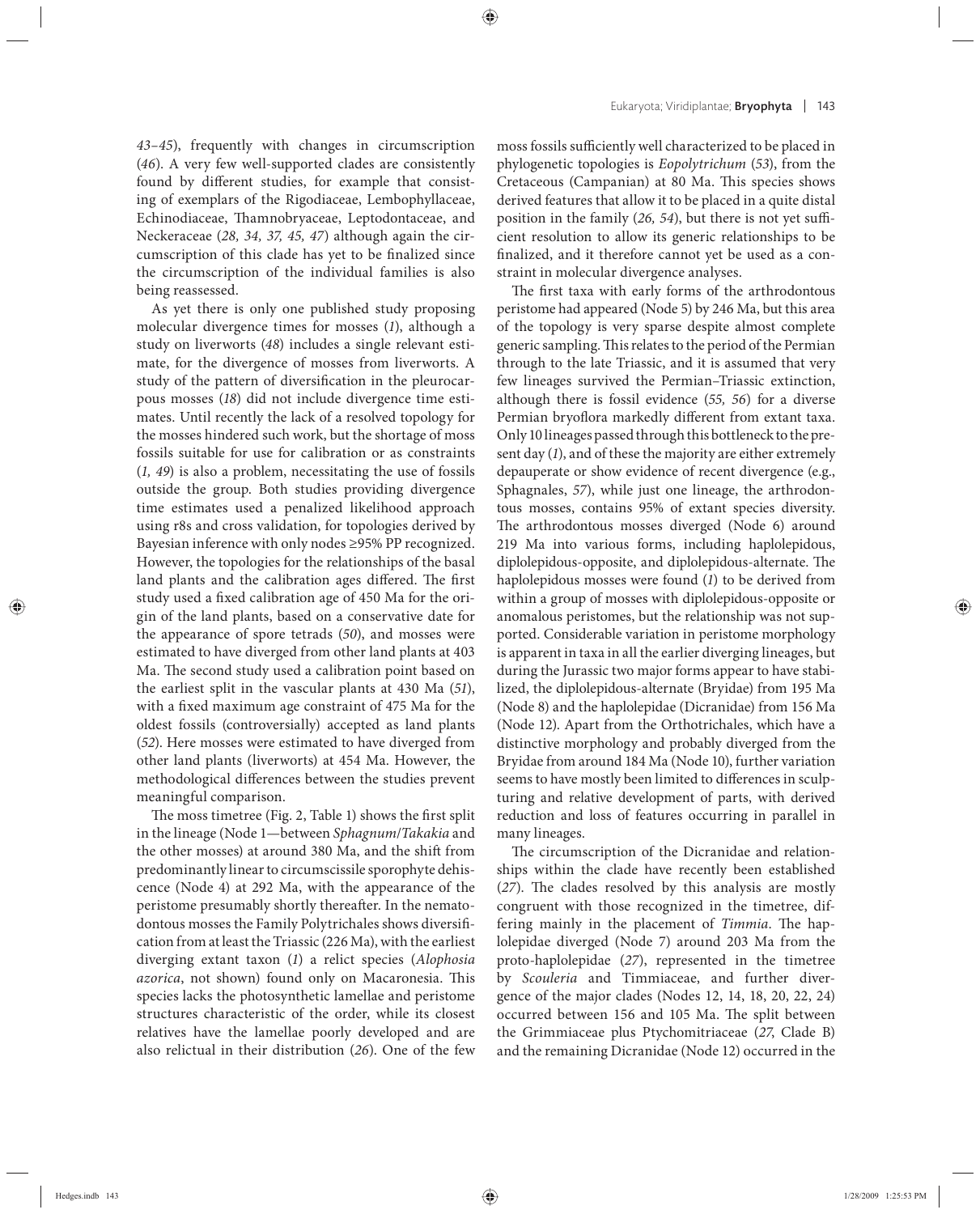Jurassic at 156 Ma, while further splits between genera representing major groups occurred in the late Jurassic through to early Cretaceous, at 105 Ma (Node 24).

The Bryidae diverged from the other arthrodontous mosses in the late Triassic, at 219 Ma, followed by the split (Node 8) at 195 Ma between a clade composed of the Splachnales, Orthotrichales, and the Bryaceae, and the remaining diplolepidous-alternate mosses, including the other members of the (paraphyletic) Bryales. Due to the lack of resolution of the backbone topology and low sampling, it was not possible to draw many conclusions about divergence times between most of these groups, but the few exemplars included show a pattern of divergence between families from the late Jurassic to the late Cretaceous. Although dates for the earlydiverging Bryalean lineages could not be proposed, the pleurocarpid node (Node 11) is well supported by both molecular and morphological data. This node, at 173 Ma, represents the divergence of the lineages containing pleurocarpous taxa (with gametangia on lateral specialized branches). Not every lineage is exclusively pleurocarpous, and there are several variations in morphology, indicating that this feature was unstable between about 173 and 151 Ma. Again, most of the early-diverging nodes within the pleurocarpids were not sufficiently well supported for divergence times to be proposed, but the appearance of the homocostate pleurocarps (Node 13) at 151 Ma was followed by two divergences in a very short period. Within the homocostate pleurocarps there is a grade of four lineages diverging between 151 and 141 Ma, starting with the Ptychomniales and followed by the Hypopterygiaceae, which diverged from the remaining pleurocarps (Node 15) at 143 Ma. The most substantial split (Node 16) occurred at 141 Ma, between the clade containing the Hookeriales with some associated Hypnalean taxa, and the remaining members of the Hypnales. Within the expanded hookerialian clade (Nodes 23, 27, and 29) divergence occurred at about the family level from 107 to 47 Ma, that is through the Cretaceous and into the Cenozoic. Major diversification in the Hypnales clade also seems to have occurred in the Cretaceous but sampling within this very large clade was not sufficiently dense to allow more than two divergence estimates (Nodes 26 and 28, late Cretaceous). While it is not yet possible to date the divergence of most clades at the family level, several nodes in the original analysis (*1*) provide support for the divergence of genera within clades, indicating that divergences at this level have occurred, in different groups, over a wide range of time, so that some "species" may be older than "genera" in other groups.

After the split between the Ptychomniales and the remaining homocostate pleurocarps there were few changes in gametangial position, but greatly increased variation in branching architecture, leaf morphology, and peristome reduction and ornamentation. Much of this variation seem to have been associated with changes in habitat utilization, such as colonization of semiaquatic habitats, and the appearance of epiphytism as the increasing diversity of the angiosperm forest provided novel habitats (41). Studies of diversification patterns (18) in the pleurocarpous mosses indicate the possibility that rates of diversification were elevated early in the history of this group, but decreased in later periods. However, evaluation of these alternative hypotheses will depend on adequate resolution of the topology and estimates of divergence times for critical nodes of this very large clade.

### Acknowledgments

Support was provided by U.K. National Environment Research Council to A.E.N. by the Swedish Research Council to N.W. and by the U.S. National Science Foundation to A.J.S.

#### References

- 1. A. E. Newton, N. Wikstrom, N. Bell, L. L. Forrest, M. S. Ignatov, in *Pleurocarpous Mosses: Systematics and Evolution*, A. E. Newton, R. S. Tangney, Eds. (CRC Press, Boca Raton, 2007), pp. 337–366.
- 2. B. Goffinet, J. Shaw, L. E. Anderson, B. D. Mishler, *Bryologist* **102**, 581 (1999).
- 3. A. J. Shaw, L. E. Anderson, B. D. Mishler, *Syst. Bot.* **14**, 24 (1989).
- 4. B. Goffinet, W. R. Buck, in *Molecular Systematics of* Bryophytes, B. Goffinet, V. Hollowell, R. Magill, Eds. (Missouri Botanical Gardens Press, St. Louis, 2004), pp. 205–239.
- 5. J. Hedwig, *Species Muscorum Frondosorum Descriptae* (Johannis Ambrosii Barthii, Lipsiae, 1801).
- 6. W. R. Buck, in *Pleurocarpous Mosses: Systematics and Evolution*, A. E. Newton, R. S. Tangney, Eds. (CRC Press, Boca Raton, 2007), pp. 1–18.
- 7. V. F. Brotherus, in *Die natürlichen Pflanzenfamilien*, Vol. 1 (Part 3), A. Engler, K. Prantl, Eds. (Verlag von W. Engelmann, Leipzig, 1901–1909), pp. 277–1246.
- 8. M. Fleischer, *Die Musci der Flora von Buitenzorg* (Brill, Leiden, 1904).
- 9. H. N. Dixon, in *Manual of Bryology*, F. Verdoorn, Ed. (Martinus Nijhoff, The Hague, 1932), pp. 397-412.
- 10. T. Koponen, *Ann. Bot. Fenn.* **5**, 117 (1968).
- 11. B. D. Mishler, S. P. Churchill, *Brittonia* **36**, 406 (1984).
- 12. L. Hedenäs, *Bryologist* **97**, 225 (1994).